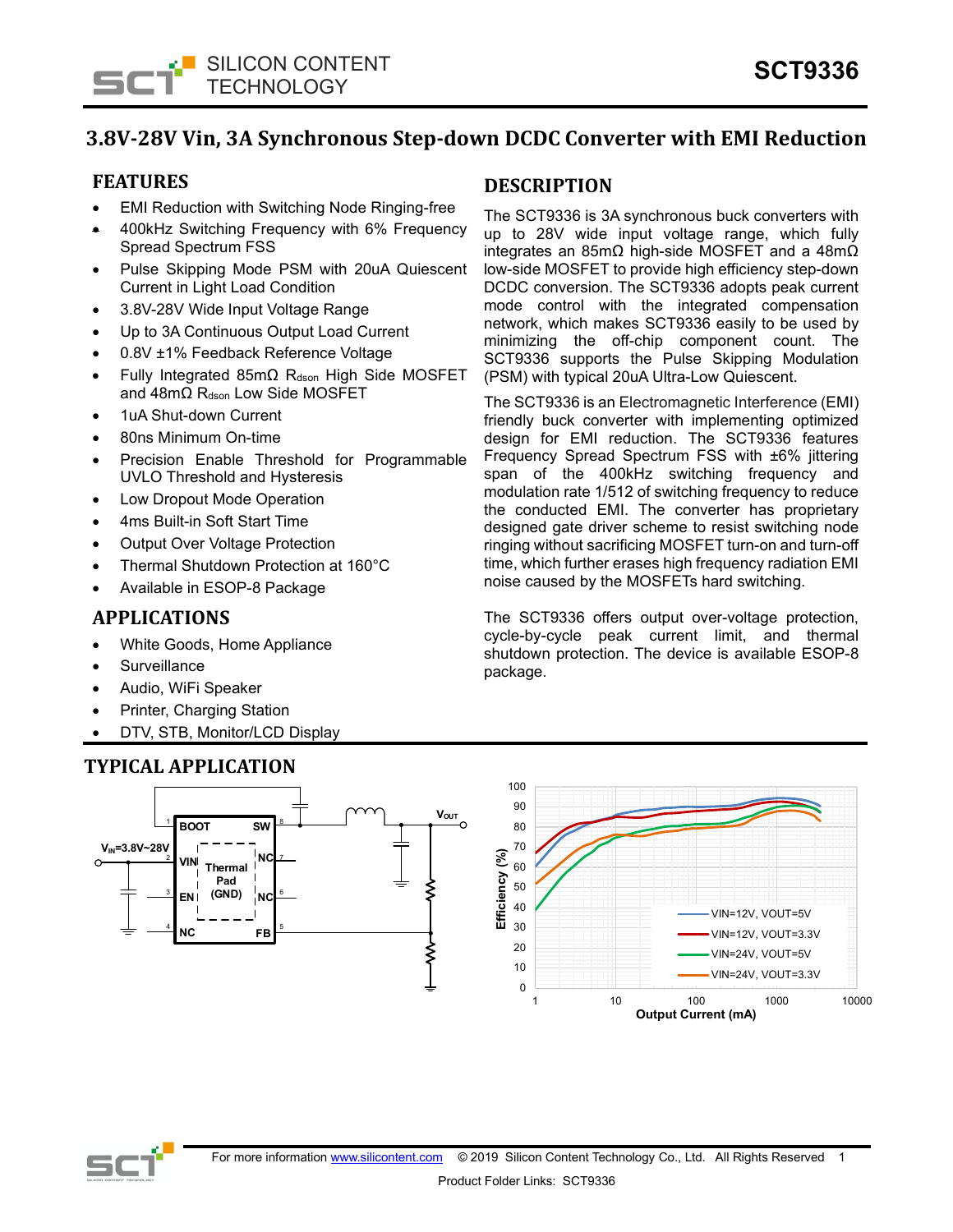

## **REVISION HISTORY**

NOTE: Page numbers for previous revisions may differ from page numbers in the current version.

Revision 1.0: Release to Market

## **DEVICE ORDER INFORMATION**

| <b>PART NUMBER</b>                                   | <b>PACKAGE MARKING</b> | <b>PACKAGE DISCRIPTION</b> |  |  |  |
|------------------------------------------------------|------------------------|----------------------------|--|--|--|
| SCT9336STE                                           | 9336                   | 8-Lead Plastic ESOP        |  |  |  |
| 1) For Tape & Reel, Add Suffix R (e.g. SCT9336STER). |                        |                            |  |  |  |

## **ABSOLUTE MAXIMUM RATINGS**

Over operating free-air temperature unless otherwise noted $(1)$ 

| <b>DESCRIPTION</b>                            | <b>MIN</b> | <b>MAX</b> | <b>UNIT</b> |
|-----------------------------------------------|------------|------------|-------------|
| <b>BST</b>                                    | $-0.3$     | 38         | ٧           |
| VIN, SW, EN                                   | $-0.3$     | 34         | ٧           |
| FB                                            | $-0.3$     | 5.5        | V           |
| Operating junction temperature <sup>(2)</sup> | $-40$      | 125        | С           |
| Storage temperature Tstg                      | $-65$      | 150        | С           |

## **PIN CONFIGURATION**



(1) Stresses beyond those listed under Absolute Maximum Rating may cause device permanent damage. The device is not guaranteed to function outside of its Recommended Operation Conditions.

(2) The IC includes over temperature protection to protect the device during overload conditions. Junction temperature will exceed 150°C when over temperature protection is active. Continuous operation above the specified maximum operating junction temperature will reduce lifetime.

## **PIN FUNCTIONS**

| <b>NAME</b> | NO.     | <b>PIN FUNCTION</b>                                                                                                                                                                                                                                                                                             |  |  |
|-------------|---------|-----------------------------------------------------------------------------------------------------------------------------------------------------------------------------------------------------------------------------------------------------------------------------------------------------------------|--|--|
| <b>BOOT</b> |         | Power supply for the high-side power MOSFET gate driver. Must connect a 0.1uF<br>or greater ceramic capacitor between BOOT pin and SW node.                                                                                                                                                                     |  |  |
| <b>VIN</b>  | 2       | Power supply input. Must be locally bypassed.                                                                                                                                                                                                                                                                   |  |  |
| EN          | 3       | Enable logic input. Floating the pin enables the device. This pin supports high<br>voltage input up to VIN supply to be connected VIN directly to enable the device<br>automatically. The device has precision enable thresholds 1.18V rising / 1.1V<br>falling for programmable UVLO threshold and hysteresis. |  |  |
| FB.         | 5       | Buck converter output feedback sensing voltage. Connect a resistor divider from<br>VOUT to FB to set up output voltage. The device regulates FB to the internal<br>reference of 0.8V typical.                                                                                                                   |  |  |
| NC.         | 4, 6, 7 | Not connected.                                                                                                                                                                                                                                                                                                  |  |  |
| <b>SW</b>   | 8       | Switching node of the buck converter.                                                                                                                                                                                                                                                                           |  |  |

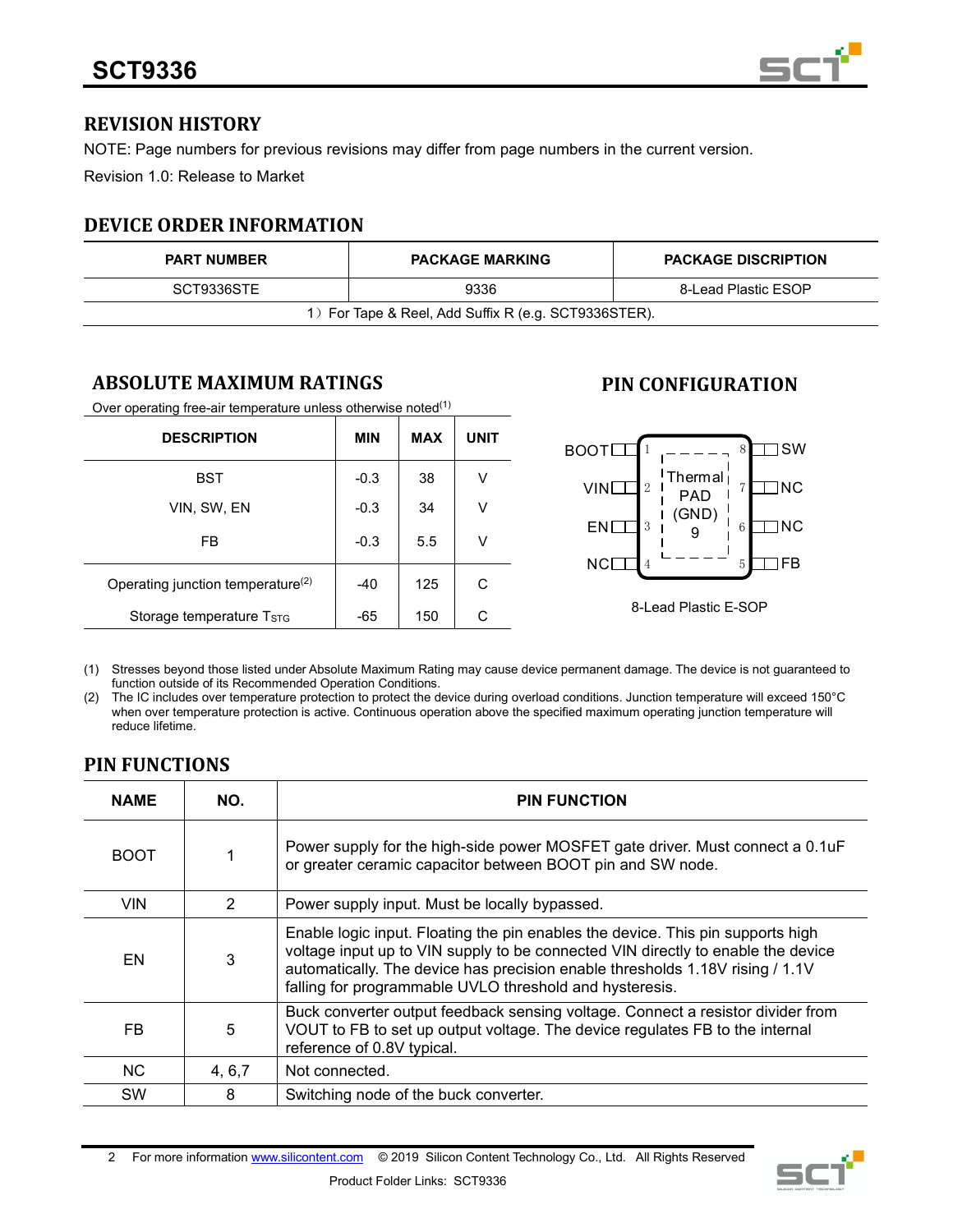

| hermal | GND and Heat dissipation path of die. Must be connected to ground plane on PCB |
|--------|--------------------------------------------------------------------------------|
| Pad    | for proper operation and optimized thermal performance.                        |

## **RECOMMENDED OPERATING CONDITIONS**

Over operating free-air temperature range unless otherwise noted

| <b>PARAMETER</b> | <b>DEFINITION</b>              | <b>MIN</b> | <b>MAX</b> | UNIT   |
|------------------|--------------------------------|------------|------------|--------|
| Vın              | Input voltage range            | 3.8        | 28         |        |
|                  | Operating junction temperature | -40        | 125        | $\sim$ |

## **ESD RATINGS**

| <b>PARAMETER</b> | <b>DEFINITION</b>                                                                       | <b>MIN</b> | <b>MAX</b> | <b>UNIT</b> |
|------------------|-----------------------------------------------------------------------------------------|------------|------------|-------------|
| Vesd             | Human Body Model(HBM), per ANSI-JEDEC-JS-001-<br>2014 specification, all pins $(1)$     | $-2$       | +2         | kV          |
|                  | Charged Device Model(CDM), per ANSI-JEDEC-JS-002-<br>2014 specification, all pins $(1)$ | $-0.5$     | $+0.5$     | kV          |

(1) JEDEC document JEP155 states that 500V HBM allows safe manufacturing with a standard ESD control process.

(2) JEDEC document JEP157 states that 250V CDM allows safe manufacturing with a standard ESD control process.

## **THERMAL INFORMATION**

| <b>PARAMETER</b> | <b>THERMAL METRIC</b>                        | <b>ESOP-8L</b> | UNI1          |
|------------------|----------------------------------------------|----------------|---------------|
| Reja             | Junction to ambient thermal resistance $(1)$ | 42             | $\degree$ C/W |
| Rejc             | Junction to case thermal resistance $(1)$    | 45.8           |               |

(1) SCT provides R<sub>θJA</sub> and R<sub>θJC</sub> numbers only as reference to estimate junction temperatures of the devices. R<sub>θJA</sub> and R<sub>θJC</sub> are not a characteristic of package itself, but of many other system level characteristics such as the design and layout of the printed circuit board (PCB) on which the SCT9336 is mounted, thermal pad size, and external environmental factors. The PCB board is a heat sink that is soldered to the leads and thermal pad of the SCT9336. Changing the design or configuration of the PCB board changes the efficiency of the heat sink and therefore the actual  $R_{\theta,IA}$  and  $R_{\theta,IC}$ .

## **ELECTRICAL CHARACTERISTICS**

V<sub>IN</sub>=12V, TJ=-40°C~125°C, typical value is tested under 25°C.

| <b>SYMBOL</b>        | <b>PARAMETER</b>                            | <b>TEST CONDITION</b>                                           | <b>MIN</b> | TYP  | <b>MAX</b> | <b>UNIT</b> |
|----------------------|---------------------------------------------|-----------------------------------------------------------------|------------|------|------------|-------------|
|                      | <b>Power Supply and Output</b>              |                                                                 |            |      |            |             |
| V <sub>IN</sub>      | Operating input voltage                     |                                                                 | 3.8        |      | 28         | $\vee$      |
| VIN UVLO             | Input UVLO                                  | V <sub>IN</sub> rising                                          |            | 3.5  |            | $\vee$      |
|                      | <b>Hysteresis</b>                           |                                                                 |            | 420  |            | mV          |
| <b>I</b> sp          | Shutdown current                            | EN=0, No load, VIN=12V                                          |            |      | 3          | uA          |
| lo                   | Quiescent current                           | EN=floating, No load, No<br>switching. VIN=12V. BST-<br>$SW=5V$ |            | 20   |            | uA          |
|                      | <b>Enable, Soft Start and Working Modes</b> |                                                                 |            |      |            |             |
| $V_{EN_H}$           | Enable high threshold                       |                                                                 |            | 1.18 |            | V           |
| $V_{EN\_L}$          | Enable low threshold                        |                                                                 |            | 1.1  |            | $\vee$      |
| <b>IEN</b>           | Enable pin input current                    | $EN=1V$                                                         |            | 1.5  |            | uA          |
| <b>LEN HYS</b>       | Enable pin hysteresis current               | $EN=1.5V$                                                       |            | 4    |            | uA          |
| <b>Power MOSFETs</b> |                                             |                                                                 |            |      |            |             |
| $R_{DSON_H}$         | High side FET on-resistance                 |                                                                 |            | 85   |            | mΩ          |

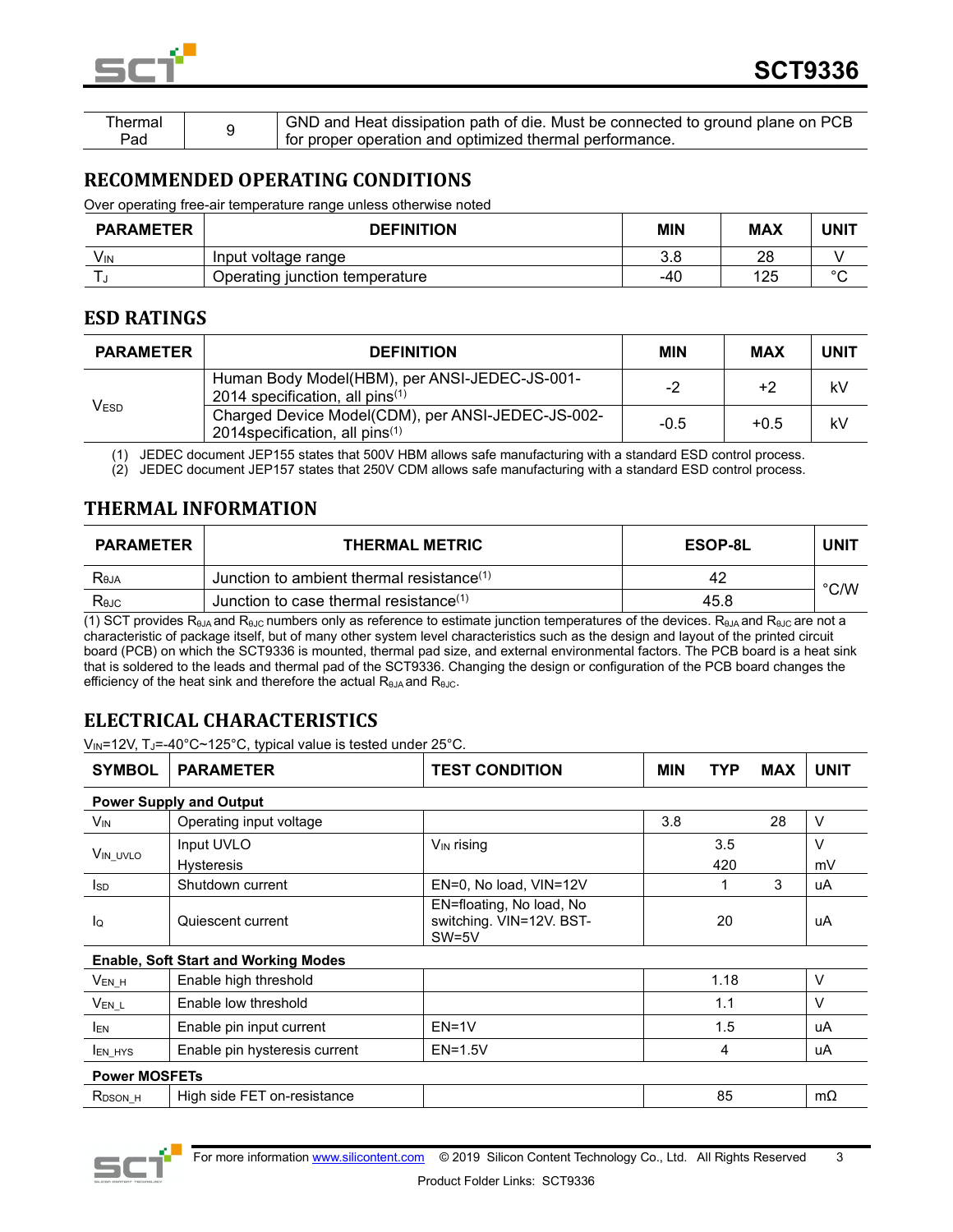**SCT9336**



| <b>SYMBOL</b>              | <b>PARAMETER</b>                    | <b>TEST CONDITION</b>   | <b>MIN</b> | TYP | <b>MAX</b> | <b>UNIT</b>   |
|----------------------------|-------------------------------------|-------------------------|------------|-----|------------|---------------|
| R <sub>DSON_L</sub>        | Low side FET on-resistance          |                         |            | 58  |            | $m\Omega$     |
|                            | <b>Feedback and Error Amplifier</b> |                         |            |     |            |               |
| <b>V<sub>FB</sub></b>      | Feedback Voltage                    |                         |            | 0.8 |            | $\vee$        |
| <b>Current Limit</b>       |                                     |                         |            |     |            |               |
| LIM HSD                    | HSD peak current limit              |                         |            | 7.5 |            | A             |
| LIM LSD                    | LSD valley current limit            |                         |            | 7   |            | A             |
| <b>Switching Frequency</b> |                                     |                         |            |     |            |               |
| Fsw                        | Switching frequency                 | VIN=12V, VOUT=5V        |            | 400 |            | kHz           |
| ton_min                    | Minimum on-time                     |                         |            | 80  |            | ns            |
| FJITTER                    | FSS jittering span                  |                         |            | ±6  |            | $\frac{0}{0}$ |
| <b>Soft Start Time</b>     |                                     |                         |            |     |            |               |
| tss                        | Internal soft-start time            |                         |            | 4   |            | ms            |
| <b>Protection</b>          |                                     |                         |            |     |            |               |
| Vove                       | Output OVP threshold                | $V_{\text{OUT}}$ rising |            | 110 |            | $\frac{0}{0}$ |
|                            | <b>Hysteresis</b>                   |                         |            | 5   |            | $\%$          |
| T <sub>sp</sub>            | Thermal shutdown threshold          | T <sub>J</sub> rising   |            | 160 |            | °C            |
|                            | <b>Hysteresis</b>                   |                         |            | 25  |            |               |

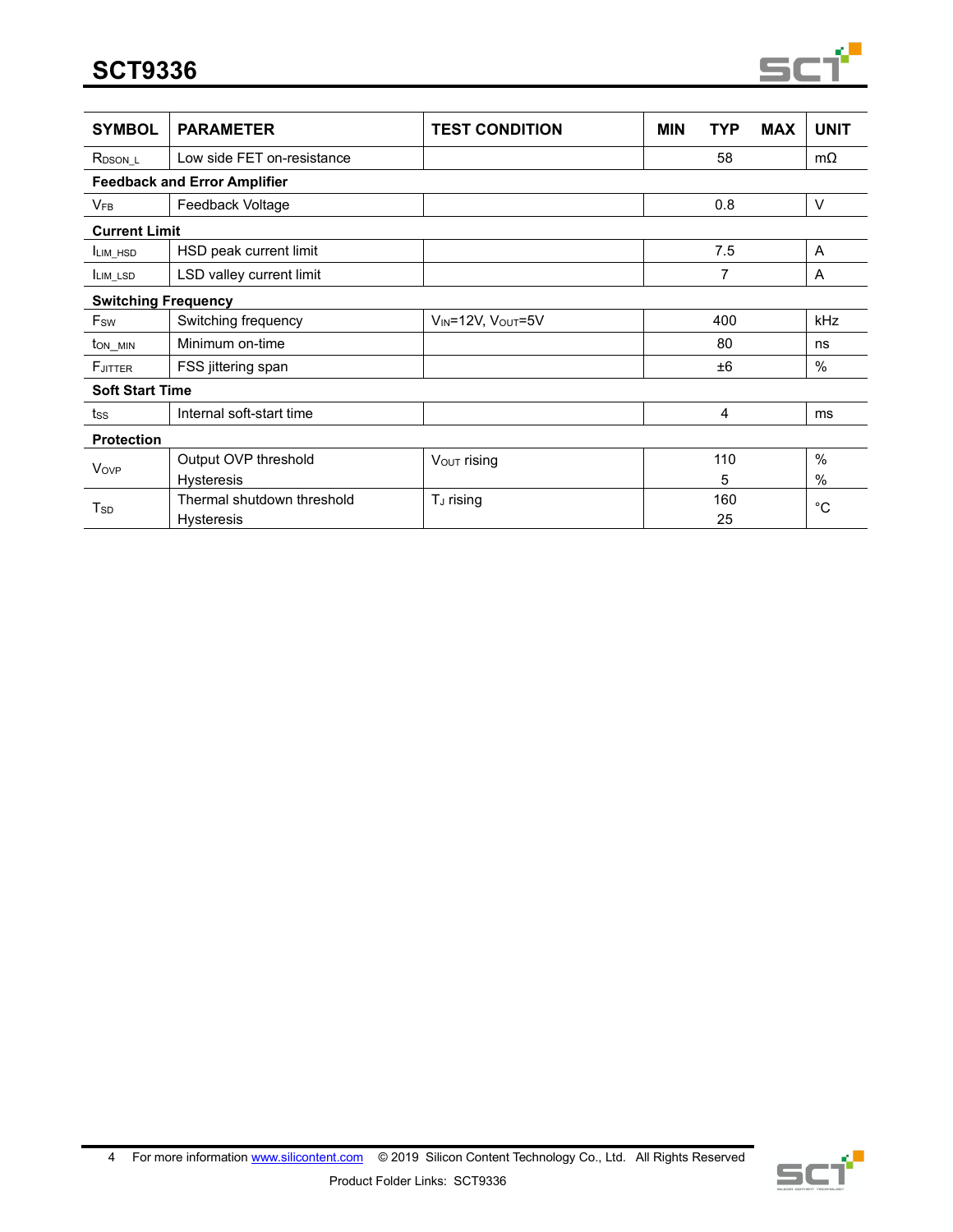

## **TYPICAL CHARACTERISTICS**



Figure 1. Efficiency vs Load Current, Vin=12V Figure 2. Quiescent Current vs Temperature















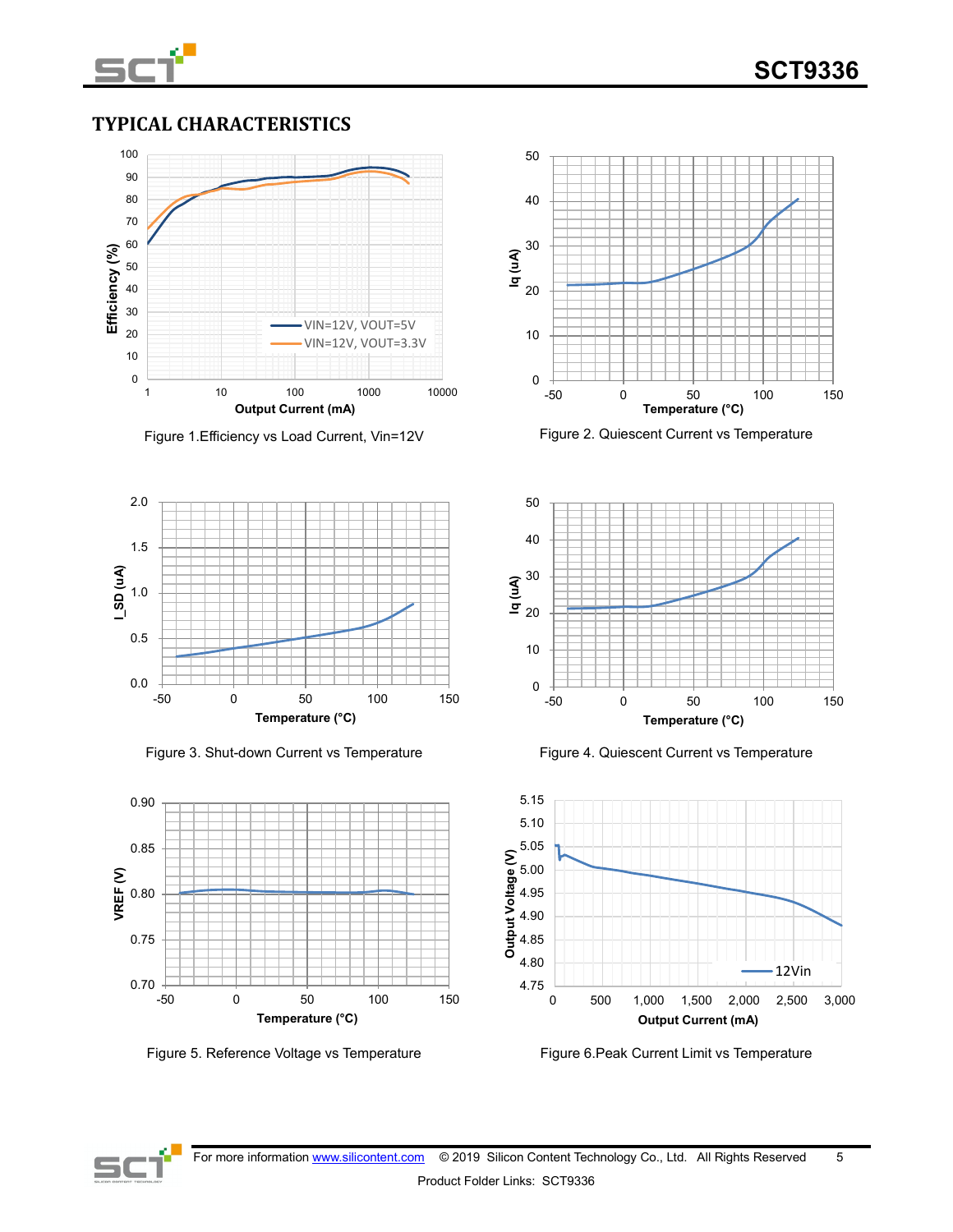

## **FUNCTIONAL BLOCK DIAGRAM**



**Figure 7. Functional Block Diagram**

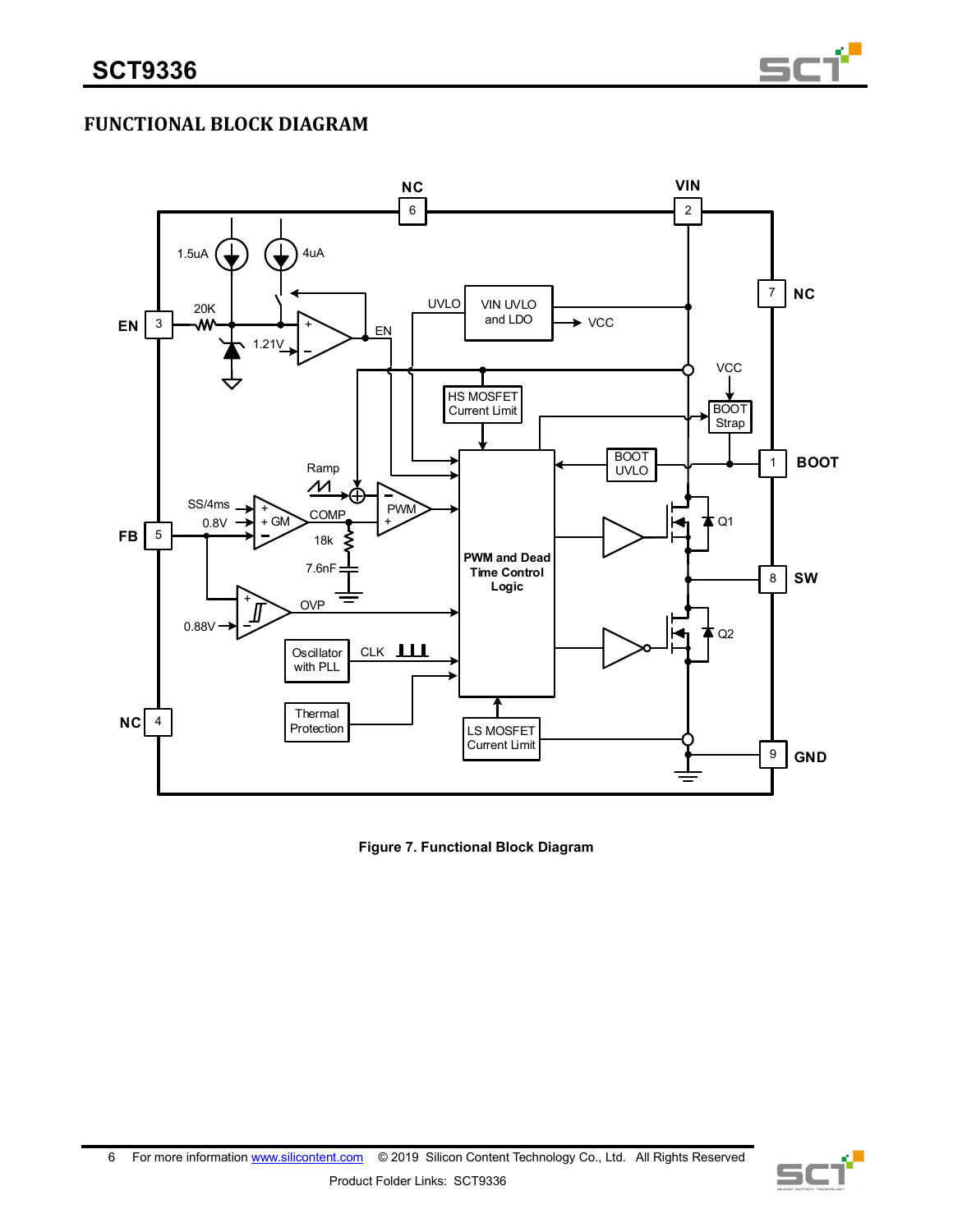

## **OPERATION**

### **Overview**

The SCT9336 device is 3.8V-28V input, 3A output, EMI friendly, fully integrated synchronous buck converters. The device employs fixed frequency peak current mode control. An internal clock with 400kHz frequency initiates turning on the integrated high-side power MOSFET Q1 in each cycle, then inductor current rises linearly and the converter charges output cap. When sensed voltage on high-side MOSFET peak current rising above the voltage of internal COMP (see functional block diagram), the device turns off high-side MOSFET Q1 and turns on low-side MOSFET Q2. The inductor current decreases when MOSFET Q2 is ON. In the next rising edge of clock cycle, the low-side MOSFET Q2 turns off. This repeats on cycle-by-cycle based.

The peak current mode control with the internal loop compensation network and the built-in 4ms soft-start simplify the SCT9336 footprints and minimize the off-chip component counts.

The error amplifier serves the COMP node by comparing the voltage on the FB pin with an internal 0.8V reference voltage. When the load current increases, a reduction in the feedback voltage relative to the reference raises COMP voltage till the average inductor current matches the increased load current. This feedback loop well regulates the output voltage. The device also integrates an internal slope compensation circuitry to prevent sub-harmonic oscillation when duty cycle is greater than 50% for a fixed frequency peak current mode control.

The quiescent current of SCT9336 is 20uA typical under no-load condition and no switching. When disabling the device, the supply shut down current is only 1μA. The SCT9336 works at Pulse Skipping Mode PSM to further increase the power efficiency in light load condition, hence the power efficiency can be achieved up to 88% at 5mA load condition.

The SCT9336 implements the Frequency Spread Spectrum FSS modulation spreading of ±6% centered 400kHz switching frequency. FSS improves EMI performance by not allowing emitted energy to stay in any one receiver band for a significant length of time. The converter has optimized gate driver scheme to achieve switching node voltage ringing-free without sacrificing the MOSFET switching time to further damping high frequency radiation EMI noise.

The SCT9336 device features full protections including cycle-by-cycle high-side MOSFET peak current limit, overvoltage protection, and over-temperature protection.

### **VIN Power**

The SCT9336 is designed to operate from an input voltage supply range between 3.8V to 28V, at least 0.1uF decoupling ceramic cap is recommended to bypass the supply noise. If the input supply locates more than a few inches from the converter, an additional electrolytic or tantalum bulk capacitor or with recommended 22uF may be required in addition to the local ceramic bypass capacitors.

#### **Under Voltage Lockout UVLO**

The SCT9336 Under Voltage Lock Out (UVLO) default startup threshold is typical 3.5V with VIN rising and shutdown threshold is 3.1V with VIN falling. The more accurate UVLO threshold can be programmed through the precision enable threshold of EN pin.

### **Enable and Start up**

When applying a voltage higher than the EN high threshold (typical 1.18V/rise), the SCT9336 enables all functions and the device starts soft-start phase. The SCT9336 has the built in 4ms soft-start time to prevent the output overshoot and inrush current. When EN pin is pulled low, the internal SS net will be discharged to ground. Buck operation is disabled when EN voltage falls below its lower threshold (typically 1.1V/fall).

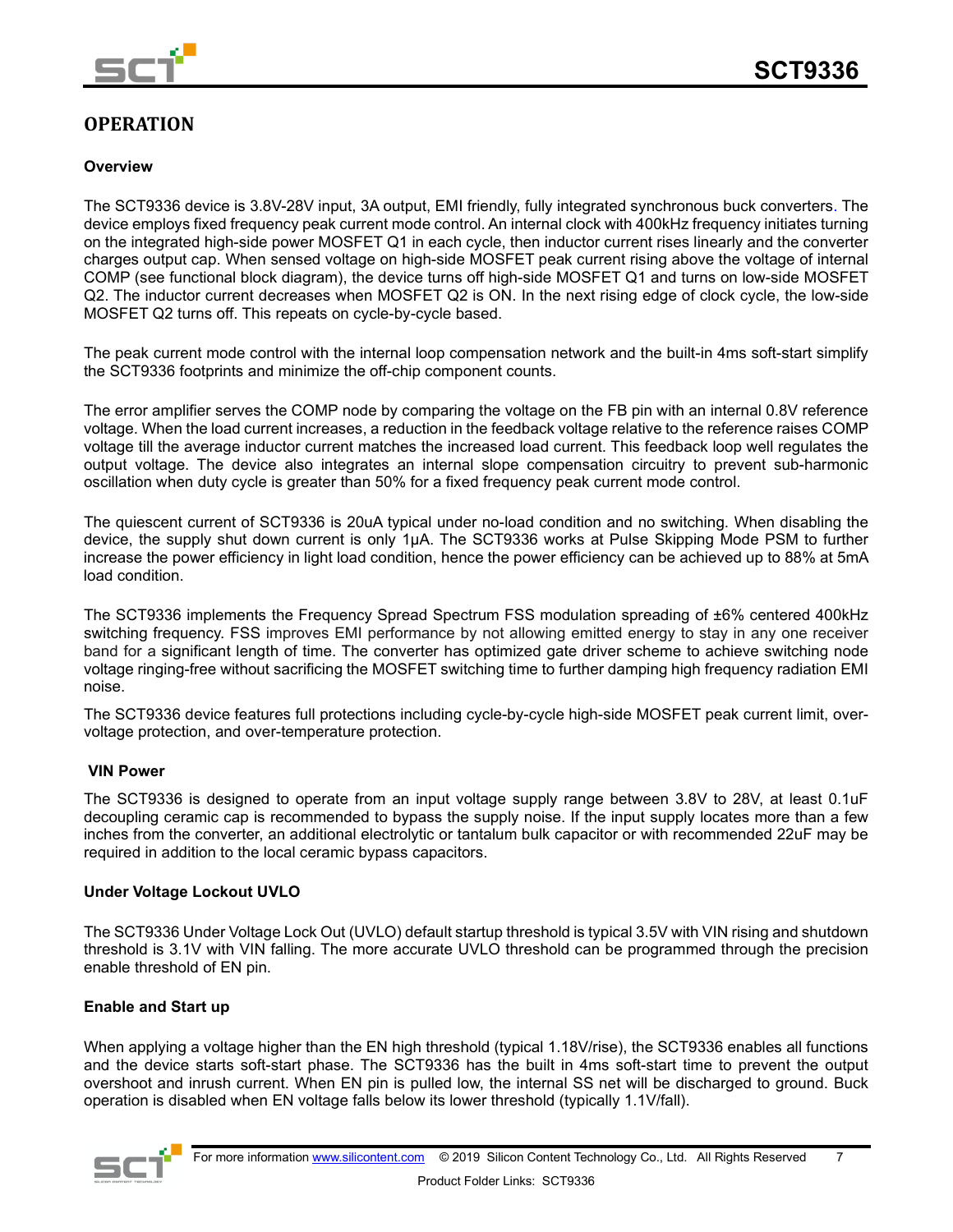

An internal 1.5uA pull up current source connected from internal LDO power rail to EN pin guarantees that floating EN pin automatically enables the device. For the application requiring higher VIN UVLO voltage than the default setup, there is a 4uA hysteresis pull up current source on EN pin which configures the VIN UVLO voltage with an off-chip resistor divider R3 and R4, shown in Figure 12. The resistor divider R3 and R4 are calculated by equation (1) and (2).

EN pin is a high voltage pin and can be directly connected to VIN to automatically start up the device with VIN rising to its internal UVLO threshold.



Figure 8. Adjustable VIN UVLO

$$
R3 = \frac{V_{start}\left(\frac{V_{ENF}}{V_{ENR}}\right) - V_{Stop}}{I_1 \left(1 - \frac{V_{ENF}}{V_{ENR}}\right) + I_2}
$$
\n(1)

$$
R4 = \frac{R_3 \times V_{ENF}}{V_{Stop} - V_{ENF} + R_3(I_1 + I_2)}
$$
(2)

Where:

 Vstart: Vin rise threshold to enable the device Vstop: Vin fall threshold to disable the device  $I_1 = 1.5uA$  $I_2=4$ uA VENR=1.18V VEMF=1.1V

### **EMI Reduction with Frequency Spread Spectrum and Switching Node Ringing-free**

In some applications, the system EMI test must meet EMI standards EN55011 and EN55022. To improve EMI performance, SCT9336 adopts Frequency Spread Spectrum (FSS) to spread the switching noise over a wider band and therefore reduces conducted and radiated interference peak amplitude at particular frequency. The SCT9336 features 400kHz switching frequency with spreading frequency of +/-6% and modulation rate 1/512 of switching frequency. The FSS technique effectively decreases the EMI noise by spreading the switching frequency from fixed 400kHz to a range 517kHz ~ 583kHz. As a result, the harmonic wave amplitude is reduced and the harmonic wave band is wider.

In buck converter, the switching node ringing amplitude and cycles are critical especially related to the high frequency radiation EMI noise. The SCT9336 implements the multi-level gate driver speed technique to achieve the

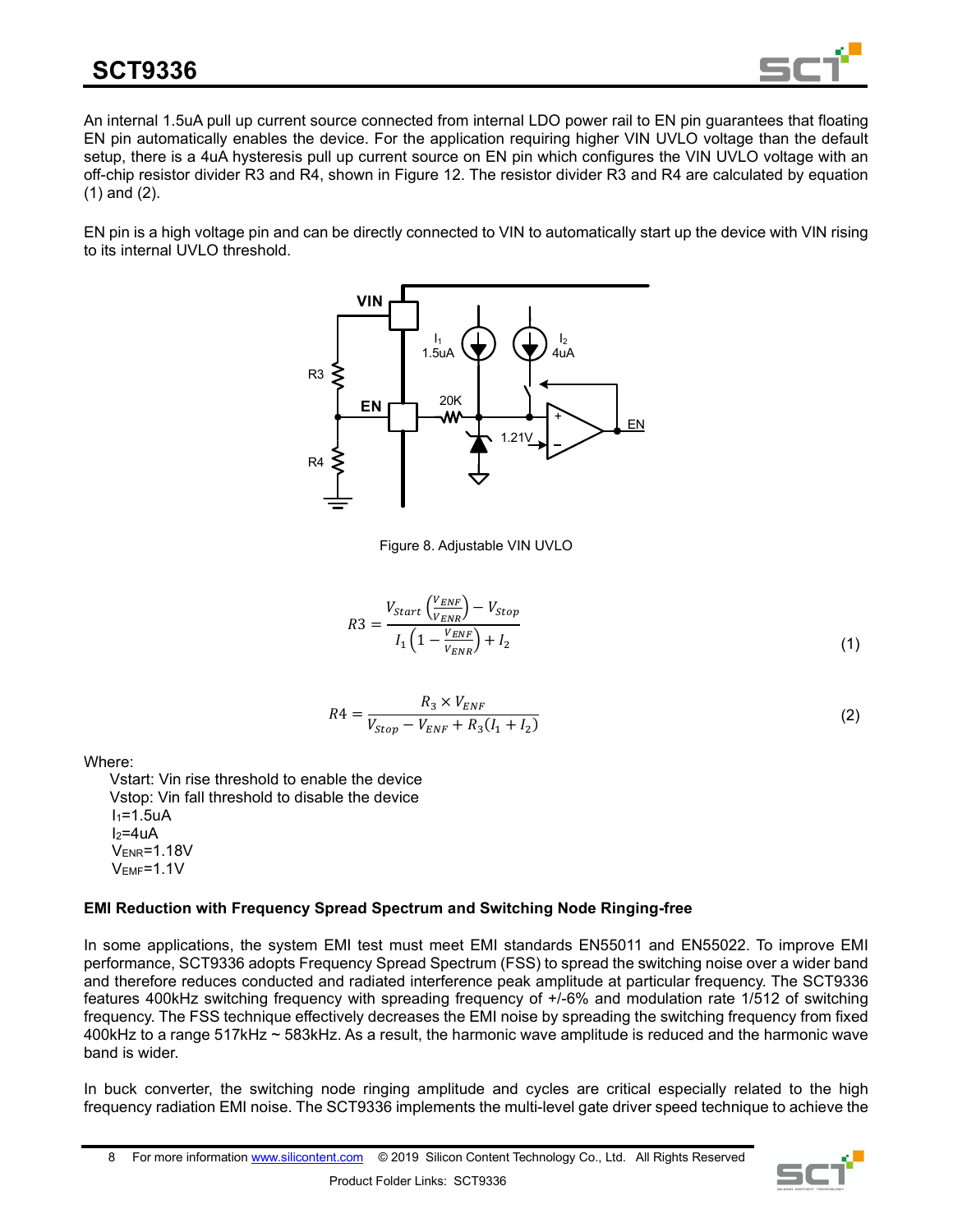

switching node ringing-free without scarifying the switching node rise/fall slew rate and power efficiency of the converter. The switching node ringing amplitude and cycles are damped by the built-in MOSFETs gate driving technique (SCT Patented Proprietary Design).



**Figure 9. SCT9336 LDO Mode Waveform**

### **Over Current Protection**

The SCT9336 implements over current protection with cycle-by-cycle limiting high-side MOSFET peak current and low-side MOSFET valley current to avoid inductor current running away during unexpected overload or output hard short condition. The inductor current IL is monitored during high-side MOSFET Q1 and low-side MOSFET Q2 on.



#### **Figure 10 Over Current Protection**

When overload or hard short happens, once the high-side MOSFET Q1 current exceeds the HS limit, Q1 is turned

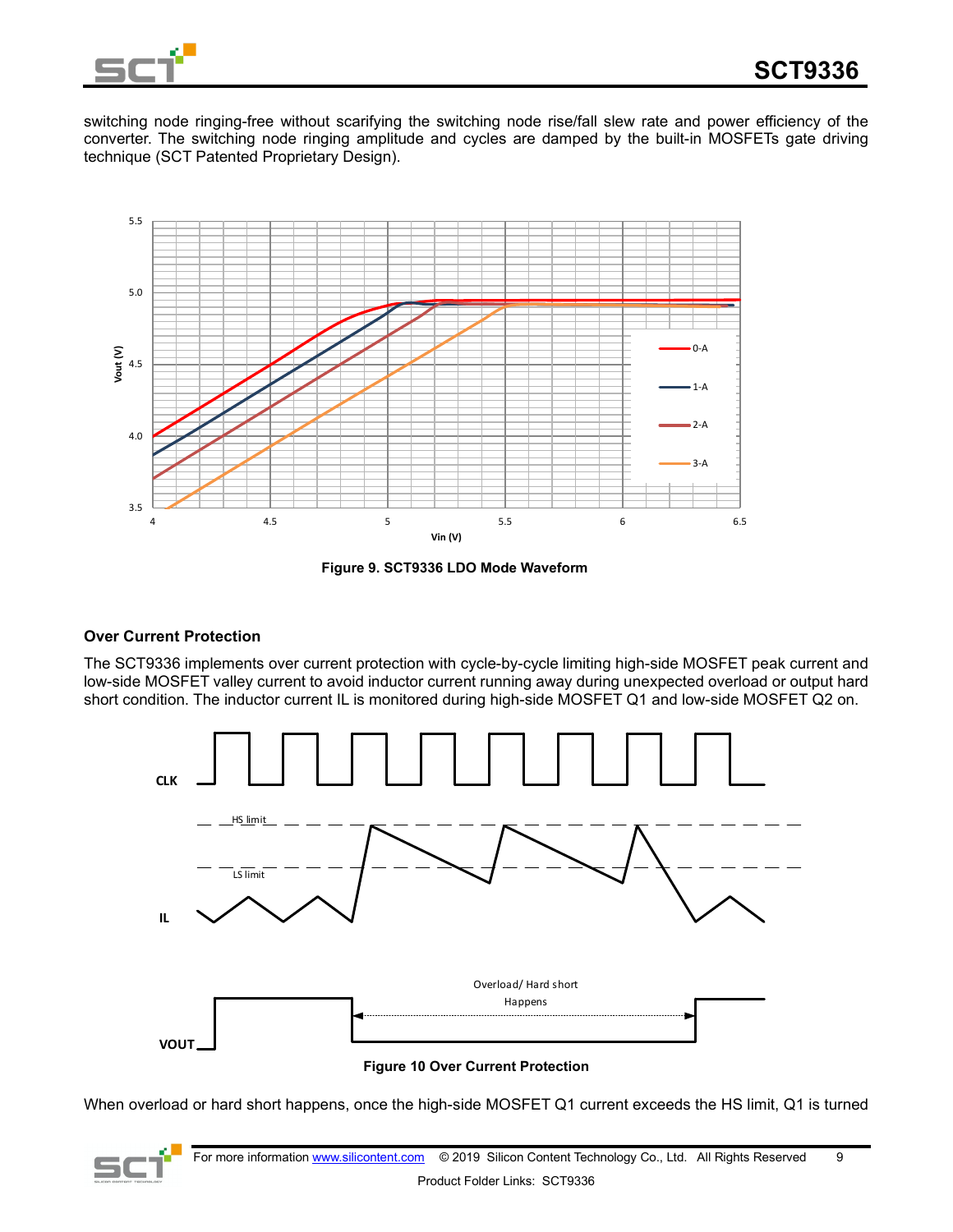

off immediately and Q2 is turned on till the low-side MOSFET Q2 current goes beneath the LS limit and next clock rising-edge comes. Then, Q1 is turned on and Q2 is turned off in another Over protection cycle until the overload or hard short is released

### **Over Voltage Protection and Minimum On-time**

Both SCT9336 features buck converter output over voltage protection (OVP). If the output feedback pin voltage exceeds110% of feedback reference voltage (0.8V), the converter stops switching immediately. When the output feedback pin voltage drops below 105% of feedback reference voltage, the converter resumes to switching. The OVP function prevents the connected output circuitry damaged from un-predictive overvoltage. Featured feedback overvoltage protection also prevents dynamic voltage spike to damage the circuitry at load during fast loading transient.

The high-side MOSFET Q1 has minimum on-time 80ns typical limitation. While the device operates at minimum ontime, further increasing VIN results in pushing output voltage beyond regulation point. With output feedback over voltage protection, the converter skips pulse by turning off high-side MOSFET Q1 and prevents output running away higher to damage the load.

### **PSM Working Modes**

In heavy load condition, the SCT9336 forces the device operating at forced Pulse Width Modulation (PWM) mode. When the load current decreasing, the internal COMP net voltage decreases as the inductor current down. With the load current further decreasing, the COMP net voltage decreases and be clamped at a voltage corresponding to the 600mA peak inductor current. When the load current approaches zero, the SCT9336 enter Pulse Skipping Mode (PSM) mode to increase the converter power efficiency at light load condition. When the inductor current decreases to zero, zero-cross detection circuitry on high-side MOSFET Q1 forces the Q1 off till the beginning of the next switching cycle. The buck converter does not sink current from the load when the output load is light and converter works in PSM mode.

### **Bootstrap Voltage Regulator**

An external bootstrap capacitor between BST and SW pin powers floating high-side power MOSFET gate driver. The bootstrap capacitor voltage is charged from an integrated voltage regulator when high-side power MOSFET is off and low-side power MOSFET is on.

The floating supply (BST to SW) UVLO threshold is 2.7V rising and hysteresis of 350mV. When the converter operates with high duty cycle or prolongs in sleep mode for certain long time, the required time interval to recharging bootstrap capacitor is too long to keep the voltage at bootstrap capacitor sufficient. When the voltage across bootstrap capacitor drops below 2.35V, BST UVLO occurs. The SCT9336 intervenes to turn on low side MOSFET periodically to refresh the voltage of bootstrap capacitor to guarantee operation over a wide duty range.

### **Low Drop-out Regulation**

To support the application of small voltage-difference between Vout and Vin, the Low Drop Out (LDO) Operation is implemented by the SCT9336. The Low Drop Out Operation is triggered automatic when the off time of the highside power MOSFET exceeds the minimum off time limitation.

In low drop out operation, high-side MOSFET remains ON as long as the BST pin to SW pin voltage is higher than BST UVLO threshold. When the voltage from BST to SW drops below 2.35V, the high-side MOSFET turns off and low-side MOSFET turns on to recharge bootstrap capacitor periodically in the following several switching cycles. Only 100ns of low side MOSFET turning on in each refresh cycle minimizes the output voltage ripple. Low-side MOSFET may turn on for several times till bootstrap voltage is charged to higher than 2.7V for high-side

MOSFET working normally. Then high-side MOSFET turns on and remains on until bootstrap voltage drops to trigger bootstrap UVLO again. Thus, the effective duty cycle of the switching regulator during Low Drop-out LDO operation can be very high even approaching 100% as shown in Figure 13.

During ultra-low voltage difference of input and output voltages, i.e. the input voltage ramping down to power down, the output can track input closely thanks to LDO operation mode.

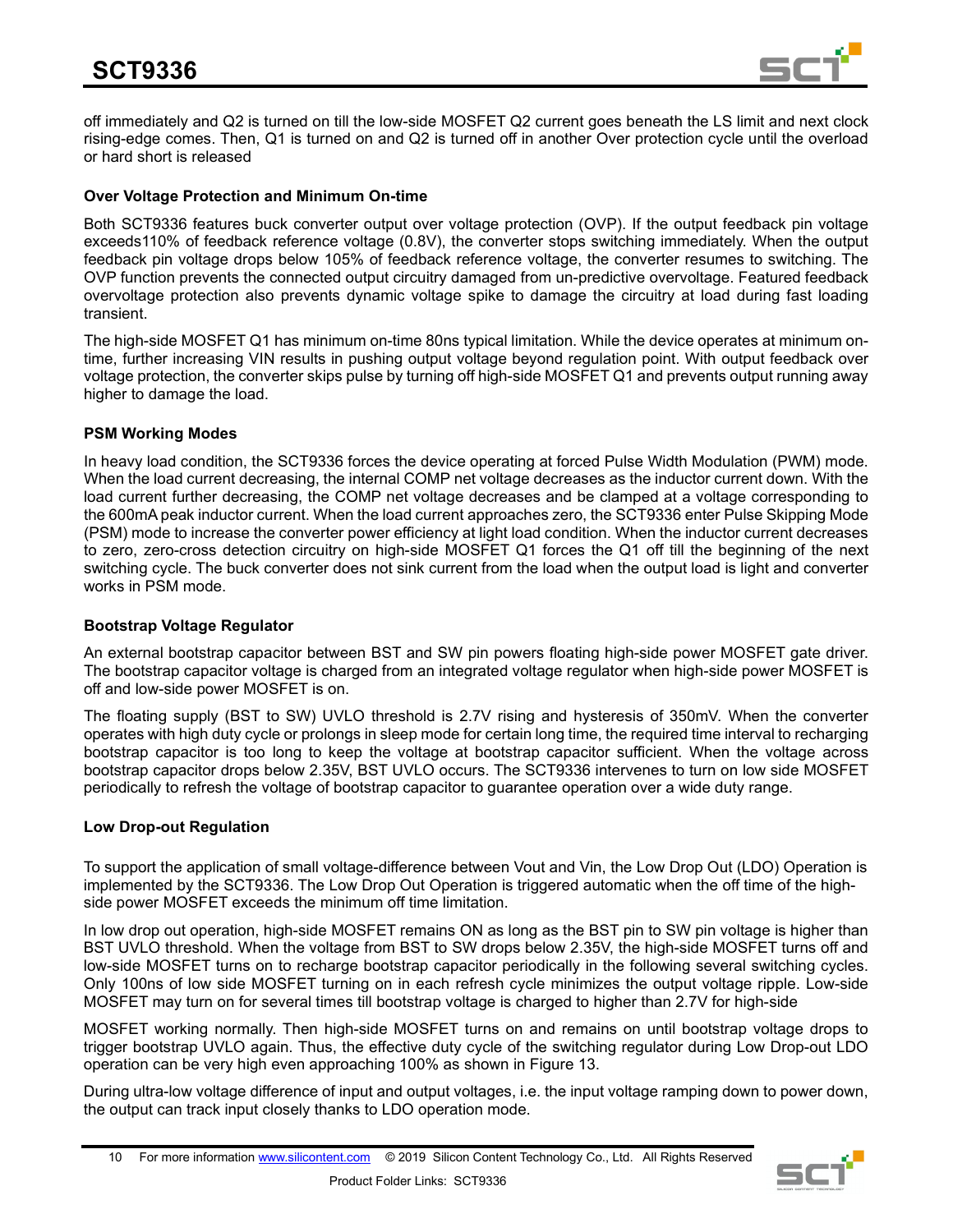

### **Thermal Shutdown**

.

Once the junction temperature in the SCT9336 exceeds 160°C, the thermal sensing circuit stops converter switching and restarts with the junction temperature falling below 125°C. Thermal shutdown prevents the damage on device during excessive heat and power dissipation condition.

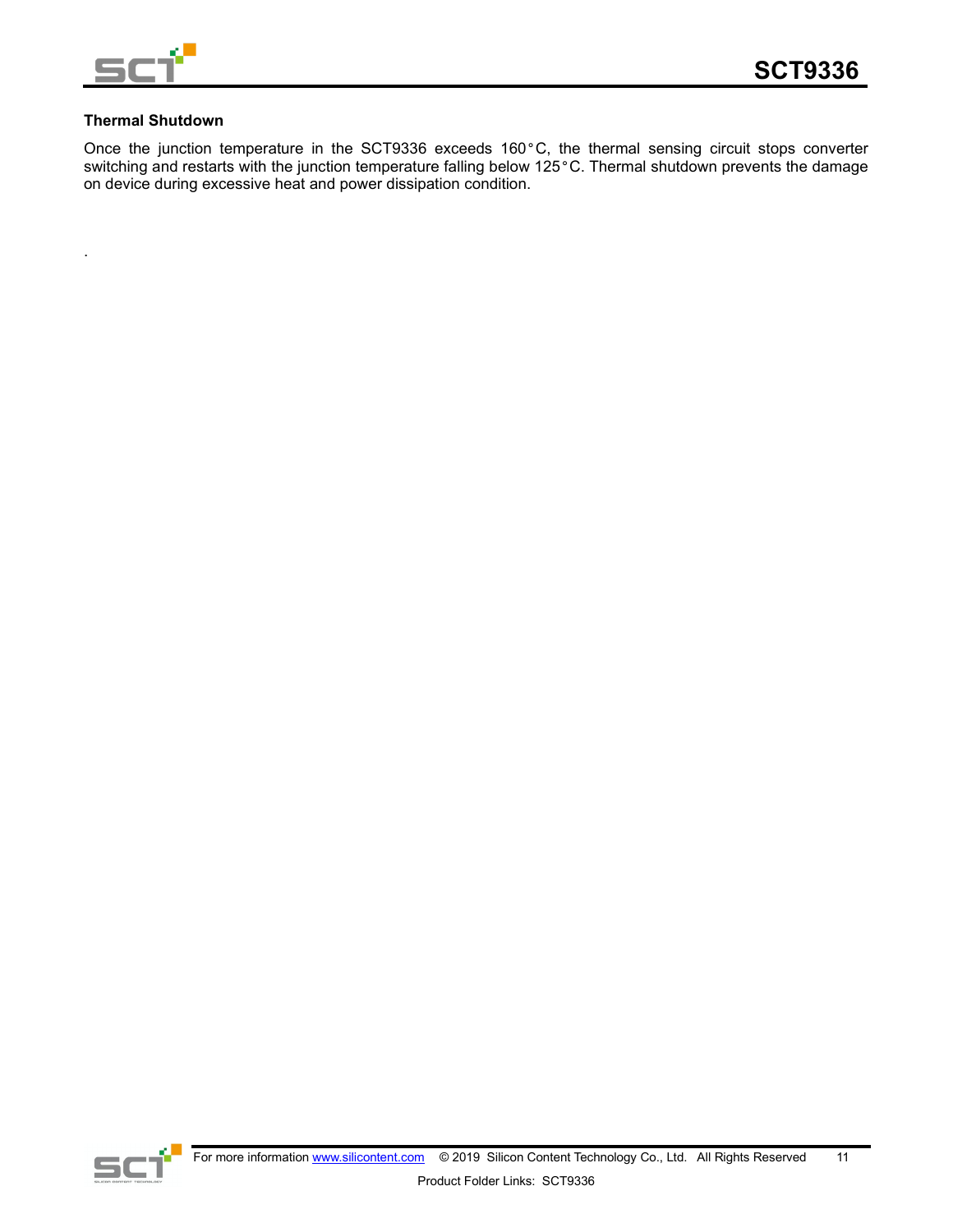

## **APPLICATION INFORMATION**

### **Typical Application**



\*For input voltage higher than 18V, R3=10 is highly recommend. **Figure 11. 24V Input, 5V/3A Output**

| <b>Design Parameters</b>                         |        |  |  |  |  |
|--------------------------------------------------|--------|--|--|--|--|
| <b>Design Parameters</b><br><b>Example Value</b> |        |  |  |  |  |
| Input Voltage                                    | 24V    |  |  |  |  |
| Output Voltage                                   | 5V     |  |  |  |  |
| <b>Output Current</b>                            | 3A     |  |  |  |  |
| Output voltage ripple (peak to peak)             | ±0.3V  |  |  |  |  |
| <b>Switching Frequency</b>                       | 400kHz |  |  |  |  |
|                                                  |        |  |  |  |  |

12 For more information [www.silicontent.com](http://www.silicontent.com/) © 2019 Silicon Content Technology Co., Ltd. All Rights Reserved Product Folder Links: SCT9336

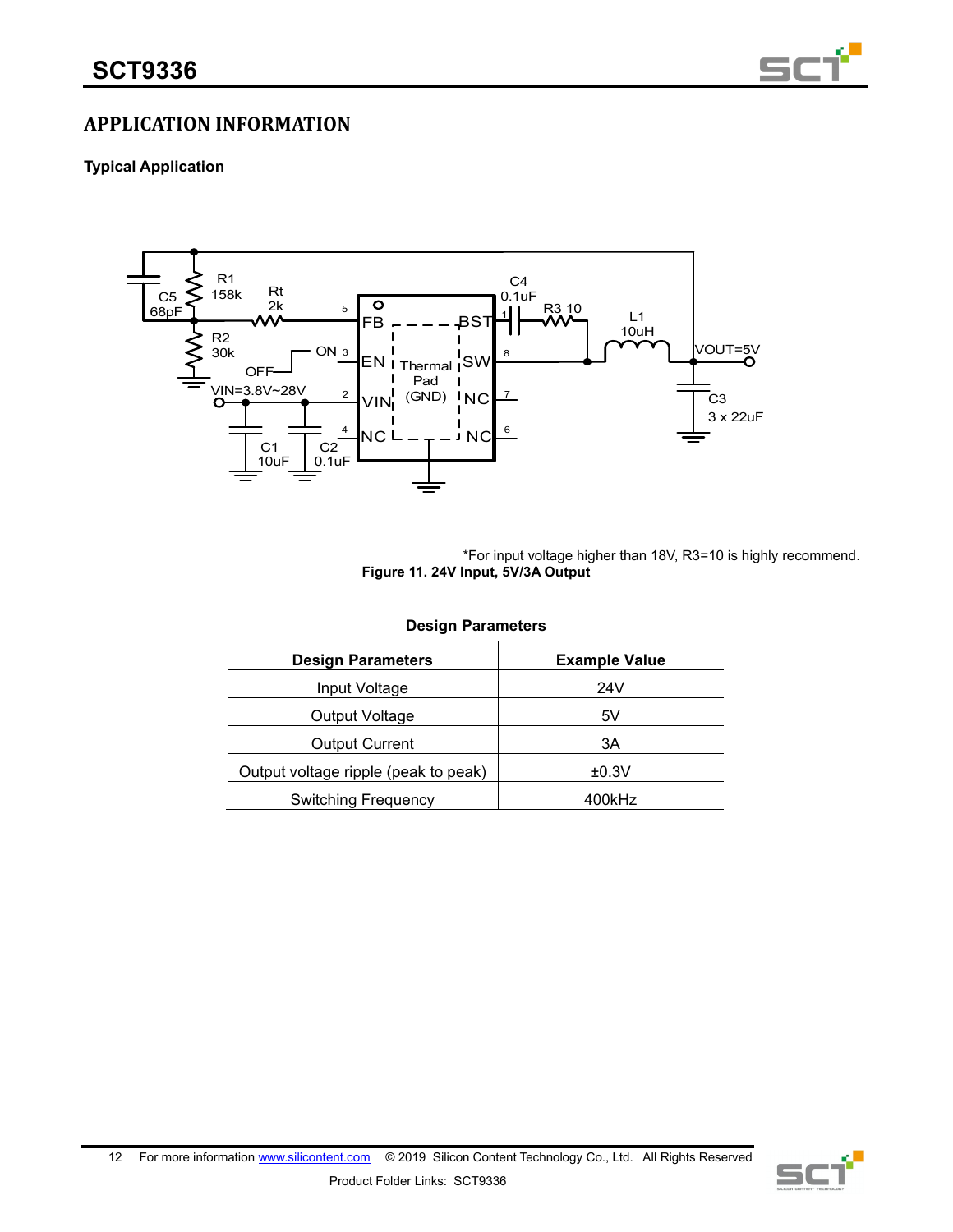

### **Input Capacitor Selection**

For good input voltage filtering, choose low-ESR ceramic capacitors. A ceramic capacitor 10μF is recommended for the decoupling capacitor anda0.1μF ceramic bypass capacitor is recommended to be placed as close as possible to the VIN pin of the SCT9336.

Use Equation (3) to calculate the input voltage ripple:

$$
\Delta V_{IN} = \frac{I_{OUT}}{C_{IN} \times f_{SW}} \times \frac{V_{OUT}}{V_{IN}} \times (1 - \frac{V_{OUT}}{V_{IN}})
$$
(3)

Where:

- $C_{\text{IN}}$  is the input capacitor value
- f<sub>sw</sub> is the converter switching frequency
- $I<sub>OUT</sub>$  is the maximum load current

Due to the inductor current ripple, the input voltage changes if there is parasitic inductance and resistance between the power supply and the VIN pin. It is recommended to have enough input capacitance to make the input voltage ripple less than 100mV. Generally, a 35V/10uF input ceramic capacitor is recommended for most of applications. Choose the right capacitor value carefully with considering high-capacitance ceramic capacitors DC bias effect, which has a strong influence on the final effective capacitance.

### **Inductor Selection**

The performance of inductor affects the power supply's steady state operation, transient behavior, loop stability, and buck converter efficiency. The inductor value, DC resistance (DCR), and saturation current influences both efficiency and the magnitude of the output voltage ripple. Larger inductance value reduces inductor current ripple and therefore leads to lower output voltage ripple. For a fixed DCR, a larger value inductor yields higher efficiency via reduced RMS and core losses. However, a larger inductor within a given inductor family will generally have a greater series resistance, thereby counteracting this efficiency advantage.

Inductor values can have ±20% or even ±30% tolerance with no current bias. When the inductor current approaches saturation level, its inductance can decrease 20% to 35% from the value at 0-A current depending on how the inductor vendor defines saturation. When selecting an inductor, choose its rated current especially the saturation current larger than its peak current during the operation.

To calculate the current in the worst case, use the maximum input voltage, minimum output voltage, maxim load current and minimum switching frequency of the application, while considering the inductance with -30% tolerance and low-power conversion efficiency.

For a buck converter, calculate the inductor minimum value as shown in equation (4).

$$
L_{INDMIN} = \frac{V_{OUT} \times (V_{INMAX} - V_{OUT})}{V_{INMAX} \times K_{IND} \times I_{OUT} \times f_{SW}}
$$
(4)

Where:

 $K_{\text{IND}}$  is the coefficient of inductor ripple current relative to the maximum output current.

Therefore, the peak switching current of inductor, ILPEAK, is calculated as in equation (5).

$$
I_{LPEAK} = I_{OUT} + K_{IND} \times \frac{I_{OUT}}{2}
$$
\n
$$
\tag{5}
$$

Set the current limit of the SCT9336 higher than the peak current  $I_{LPEAK}$  and select the inductor with the saturation current higher than the current limit. The inductor's DC resistance (DCR) and the core loss significantly affect the efficiency of power conversion. Core loss is related to the core material and different inductors have different core

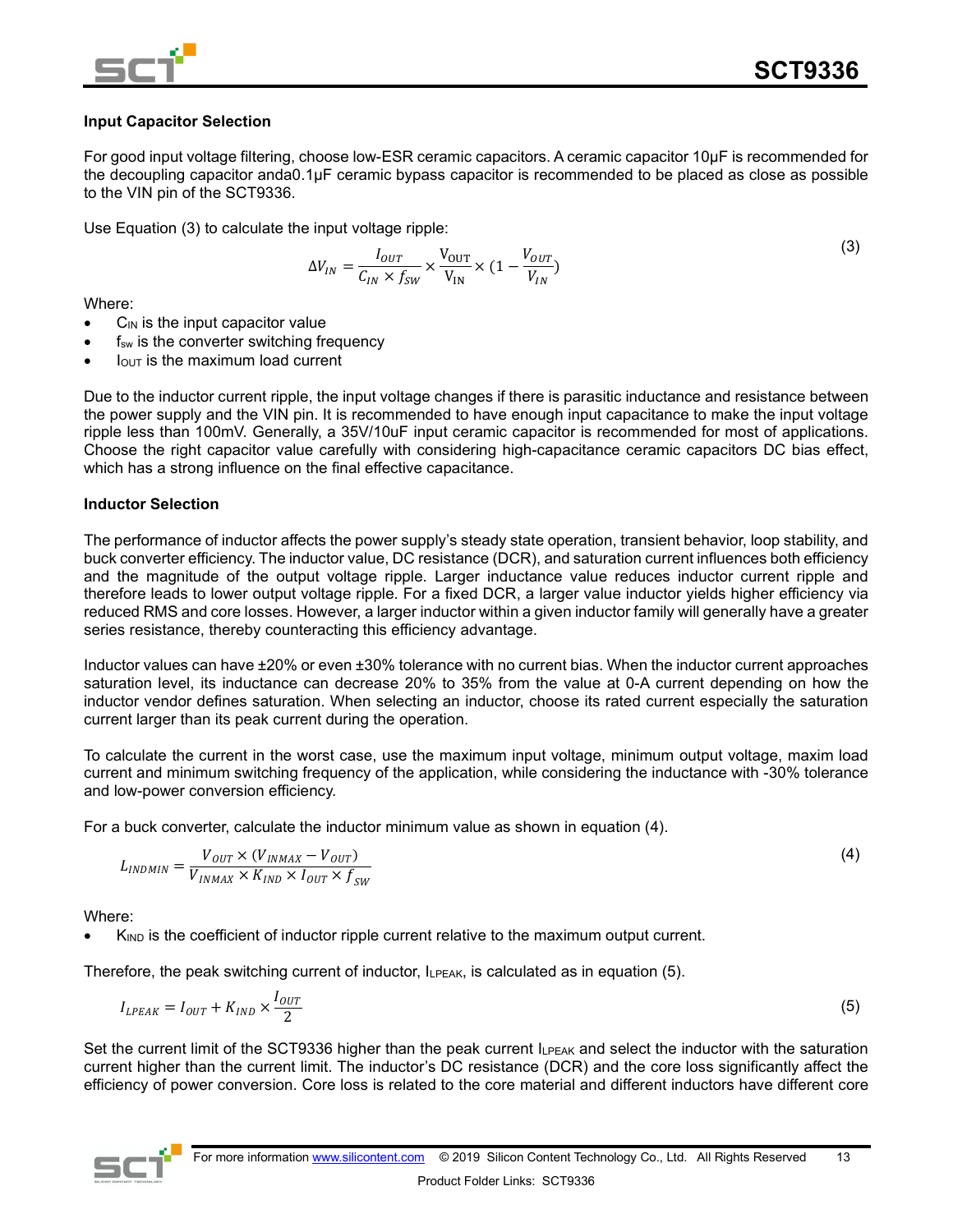

loss. For a certain inductor, larger current ripple generates higher DCR and ESR conduction losses and higher core loss.

### **Output Capacitor Selection**

For buck converter, the output capacitor value determines the regulator pole, the output voltage ripple, and how the regulator responds to a large change in load current. The output capacitance needs to be selected based on the most stringent of these three criteria.

For small output voltage ripple, choose a low-ESR output capacitor like a ceramic capacitor, for example, X5R and X7R family. Typically,  $1 \sim 3x$  22µF ceramic output capacitors work for most applications. Higher capacitor values can be used to improve the load transient response. Due to a capacitor's de-rating under DC bias, the bias can significantly reduce capacitance. Ceramic capacitors can lose most of their capacitance at rated voltage. Therefore, leave margin on the voltage rating to ensure adequate effective capacitance.

From the required output voltage ripple, use the equation (6) to calculate the minimum required effective capacitance, COUT.

$$
C_{OUT} = \frac{\Delta I_{LPP}}{8 \times V_{OUTRipple} \times f_{SW}}\tag{6}
$$

**Where** 

- VouTRipple is output voltage ripple caused by charging and discharging of the output capacitor.
- $\Delta l_{\text{LPP}}$  is the inductor peak to peak ripple current, equal to  $k_{\text{IND}}$  \*  $l_{\text{OUT}}$ .
- $f_{SW}$  is the converter switching frequency.

The allowed maximum ESR of the output capacitor is calculated by the equation (7).

$$
R_{ESR} = \frac{V_{OUTRipple}}{\Delta I_{LPP}}\tag{7}
$$

The output capacitor affects the crossover frequency  $f_c$ . Considering the loop stability and effect of the internal loop compensation parameters, choose the crossover frequency less than 55 kHz ( $\frac{1}{10} \times f_{SW}$ ) without considering the feedforward capacitor. A simple estimation for the crossover frequency without feed forward capacitor is shown in equation (8), assuming  $C_{\text{OUT}}$  has small ESR.

$$
C_{OUT} > \frac{18k \times G_M \times G_{MP} \times 0.8V}{2\pi \times V_{OUT} \times f_c}
$$
\n(8)

**Where** 

- G<sub>M</sub> is the transfer conductance of the error amplifier (300uS).
- G<sub>MP</sub> is the gain from internal COMP to inductor current, which is 5A/V.
- f<sub>c</sub> is the cross over frequency.

Additional capacitance de-rating for aging, temperature and DC bias should be factored in which increases this minimum value. Capacitors generally have limits to the amount of ripple current they can handle without failing or producing excess heat. An output capacitor that can support the inductor ripple current must be specified. The capacitor data sheets specify the RMS (Root Mean Square) value of the maximum ripple current. Equation (9) can be used to calculate the RMS ripple current the output capacitor needs to support.

$$
I_{COUTRMS} = \frac{V_{OUT} \cdot (V_{IN} - V_{OUT})}{\sqrt{12} \cdot V_{IN} \cdot L_{IND} \cdot f_{SW}}
$$

#### **Output Feed-Forward Capacitor Selection**



(9)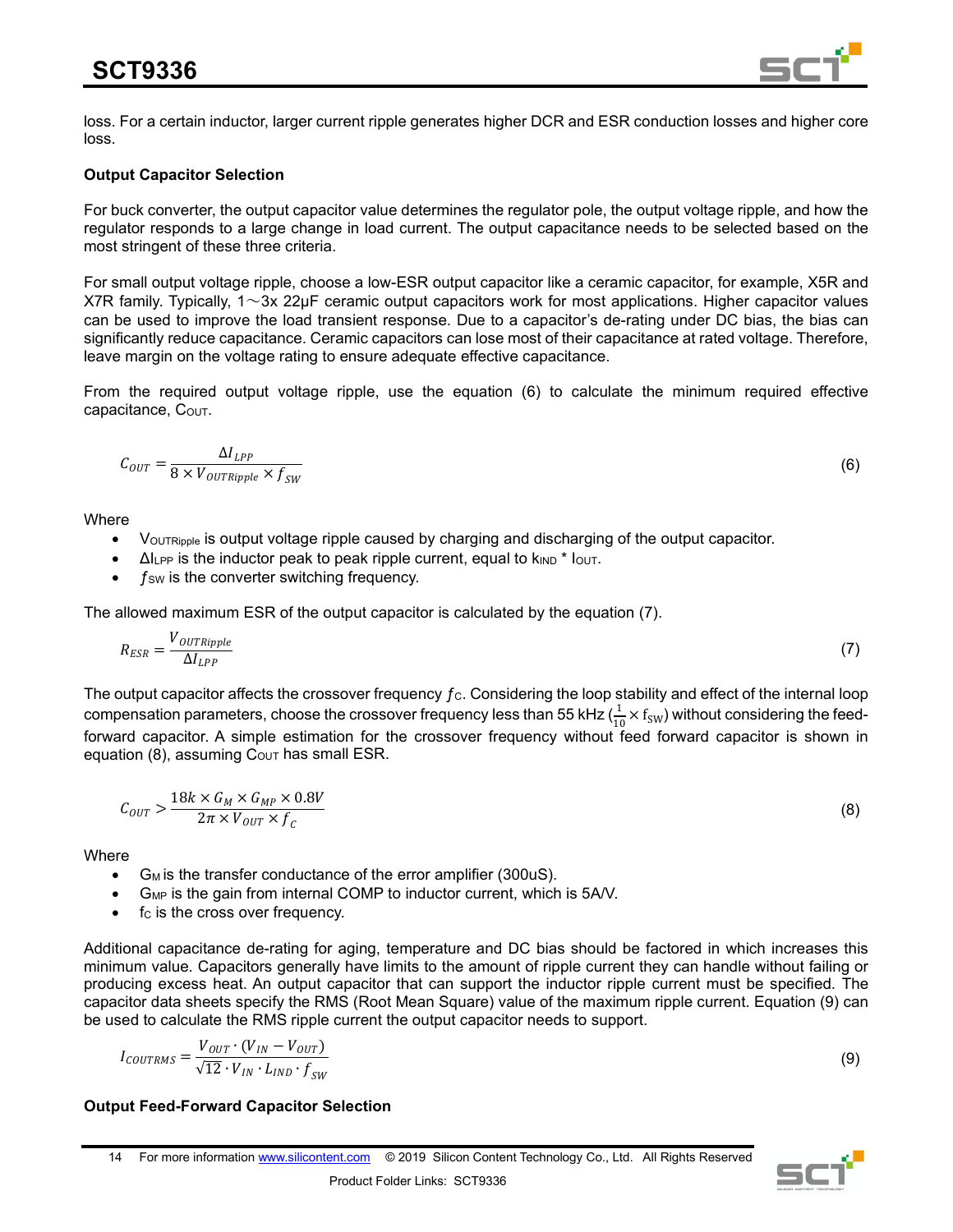

The SCT9336 has the internal integrated loop compensation as shown in the function block diagram. The compensation network includes a 18k resistor and a 7.6nF capacitor. Usually, the type II compensation network has a phase margin between 60 and 90 degree. However, if the output capacitor has ultra-low ESR, the converter results in low phase margin. To increase the converter phase margin, a feed-forward cap  $C_f$  is used to boost the phase margin at the converter cross-over frequency f<sub>c</sub>. Equation (10) is used to calculate the feed-forward capacitor.

$$
C_{ff} = \frac{1}{2\pi \cdot f_c \times R_1} \tag{10}
$$

### **Output Feedback Resistor Divider Selection**

The SCT9336 features external programmable output voltage by using a resistor divider network R1 and R2 as shown in the typical application circuit Figure 14. Use equation (11) to calculate the resistor divider values.

$$
R_1 = \frac{(V_{OUT} - V_{ref}) \times R_2}{V_{ref}} \tag{11}
$$

Set the resistor R2 value to be approximately 30k. Slightly increasing or decreasing R1 can result in closer output voltage matching when using standard value resistors.

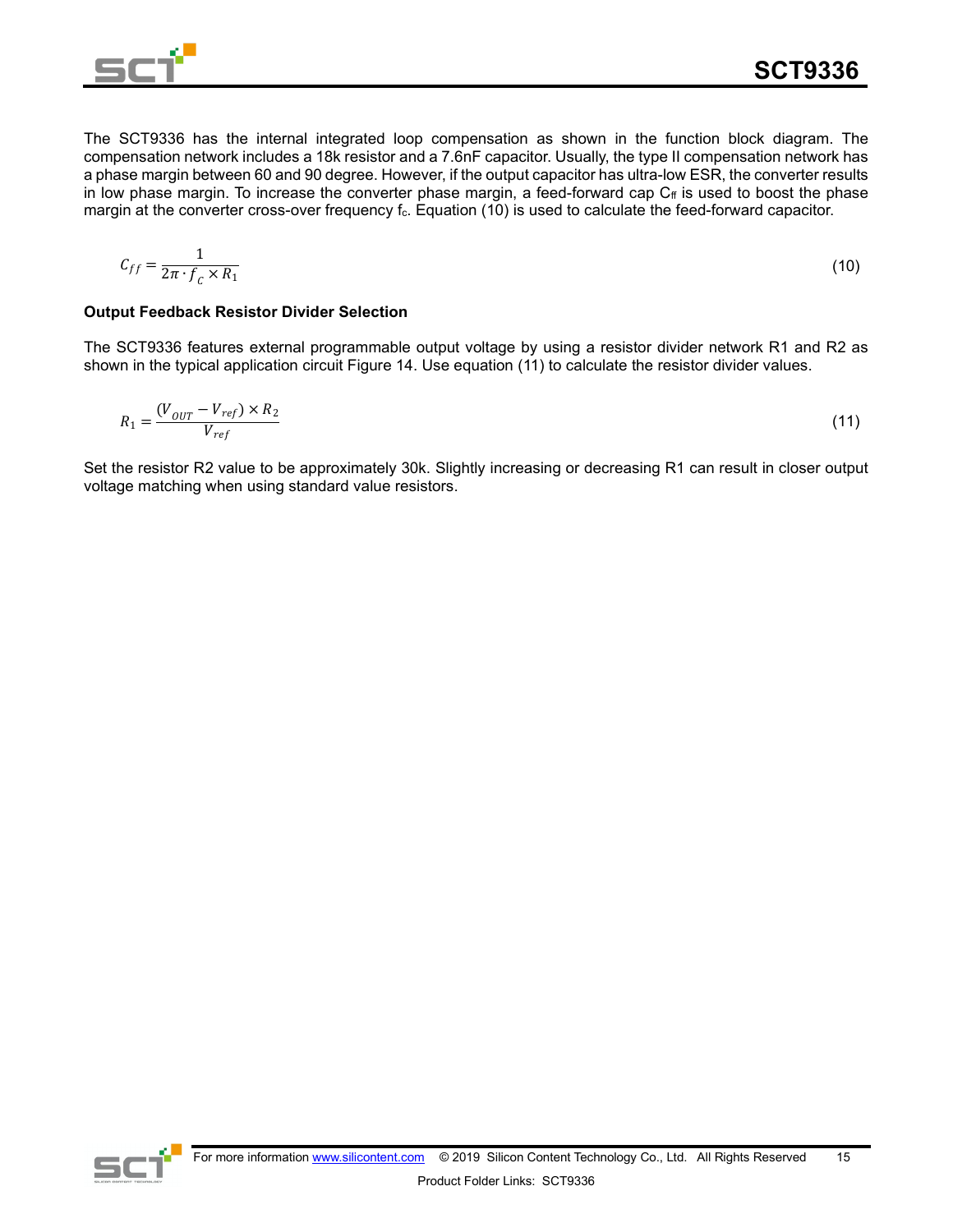

## **Application Waveforms**



**Figure 12.SW node waveform and Output Ripple VIN=24V, IOUT=10mA**



**Figure 13.SW node waveform and Output Ripple VIN=24V, IOUT=3A**

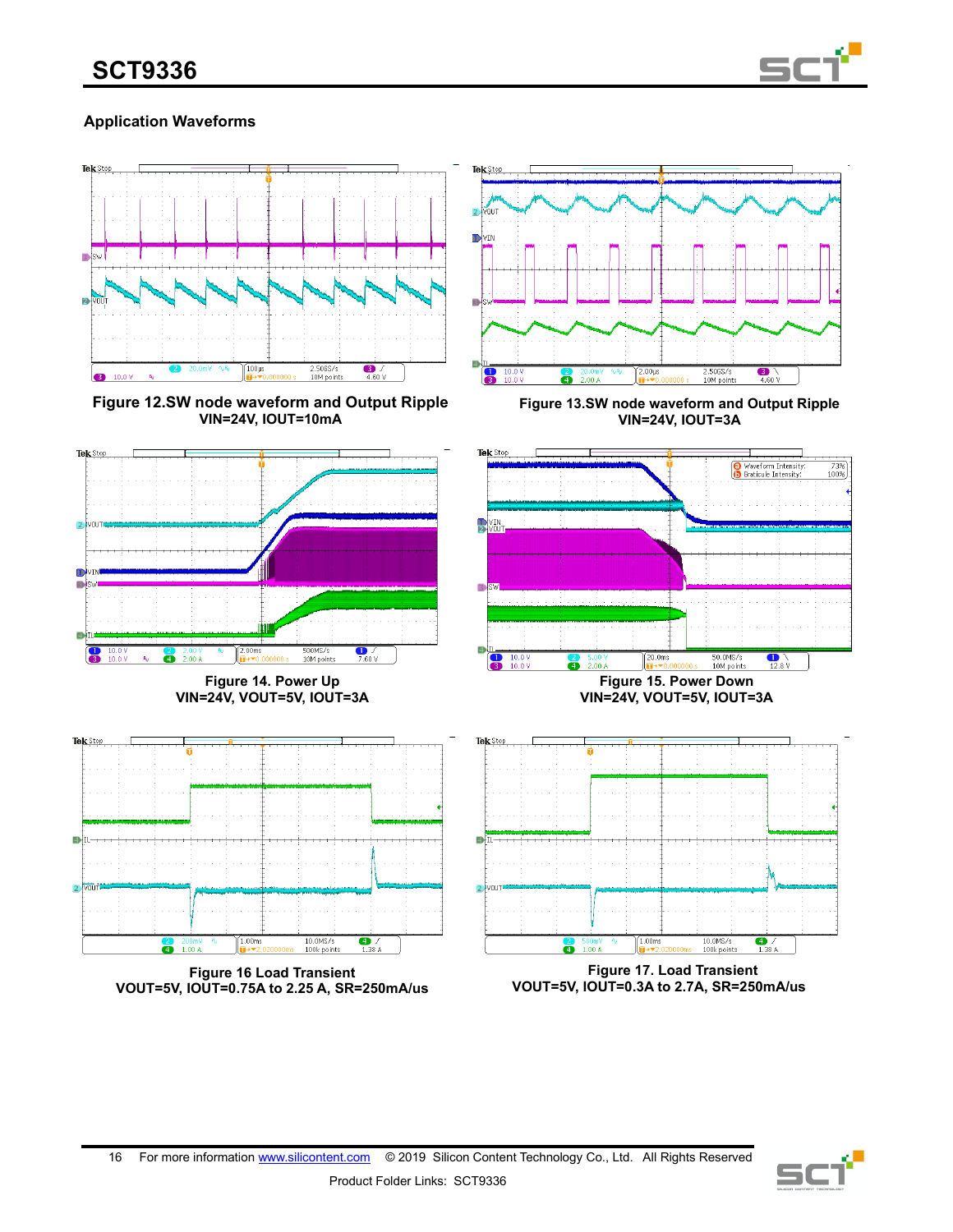

### **Layout Guideline**

The regulator could suffer from instability and noise problems without carefully layout of PCB. Radiation of highfrequency noise induces EMI, so proper layout of the high-frequency switching path is essential. Minimize the length and area of all traces connected to the SW pin, and always use a ground plane under the switching regulator to minimize coupling. The input capacitor needs to be very close to the VIN pin and GND pin to reduce the input supply ripple. Place the capacitor as close to VIN pin as possible to reduce high frequency ringing voltage on SW pin as well. Figure 21 is the recommended PCB layout of SCT9336.

The layout needs be done with well consideration of the thermal. A large top layer ground plate using multiple thermal vias is used to improve the thermal dissipation. The bottom layer is a large ground plane connected to the top layer ground by vias.



Figure 18. PCB Layout Example

### **Thermal Considerations**

The maximum IC junction temperature should be restricted to 125°C under normal operating conditions. Calculate the maximum allowable dissipation,  $P_{D(max)}$ , and keep the actual power dissipation less than or equal to  $P_{D(max)}$ . The maximum-power-dissipation limit is determined using Equation (12).

$$
P_{D(MAX)} = \frac{125 - TC_A}{R_{\theta JA}}
$$
 (12)

where

- T<sub>A</sub> is the maximum ambient temperature for the application.
-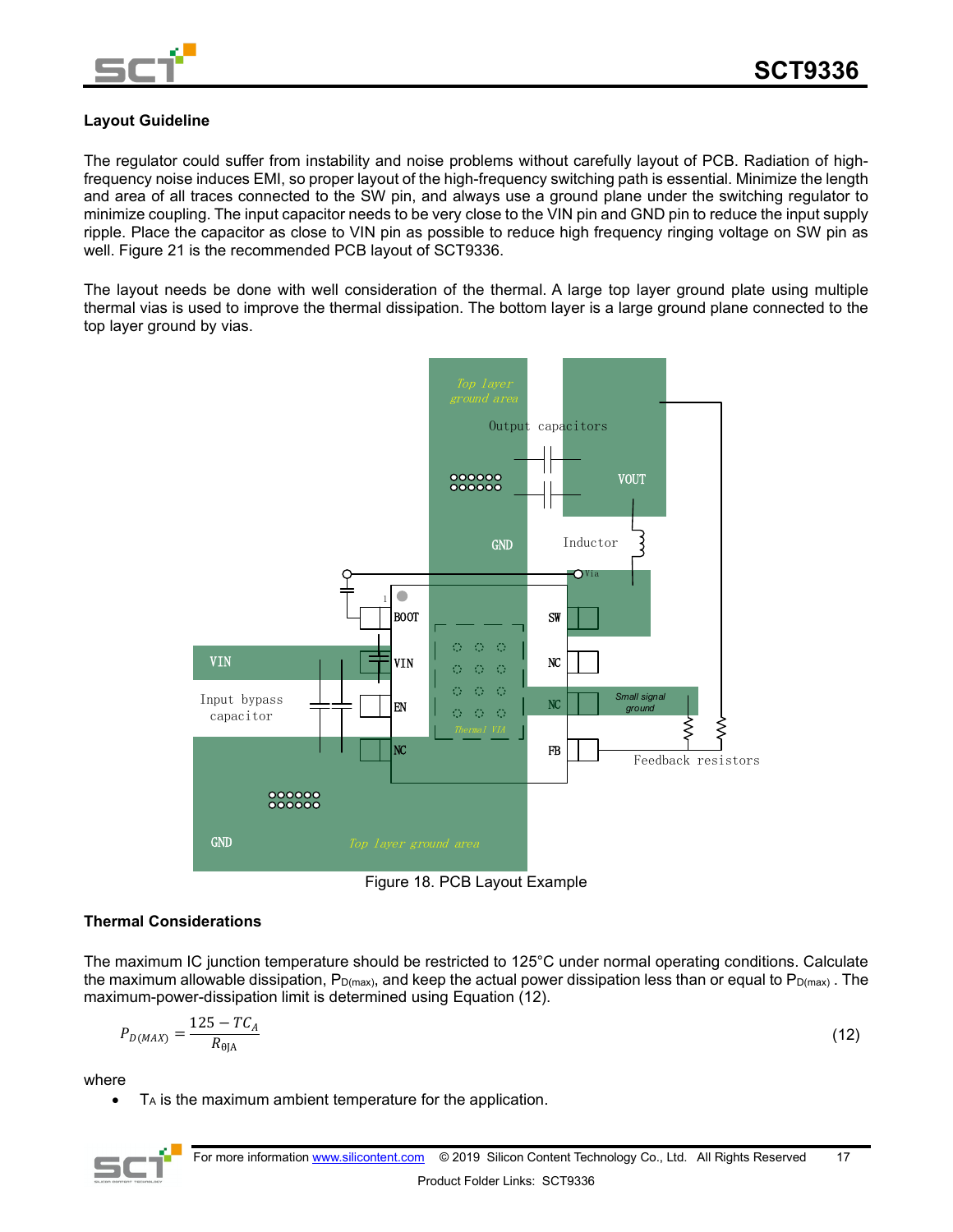![](_page_17_Picture_1.jpeg)

• RθJA is the junction-to-ambient thermal resistance given in the Thermal Information table.

The real junction-to-ambient thermal resistance R<sub>θJA</sub> of the package greatly depends on the PCB type, layout, thermal pad connection and environmental factor. Using thick PCB copper and soldering the GND to a large ground plate enhance the thermal performance. Using more vias connects the ground plate on the top layer and bottom layer around the IC without solder mask also enhance the thermal capability.

![](_page_17_Picture_5.jpeg)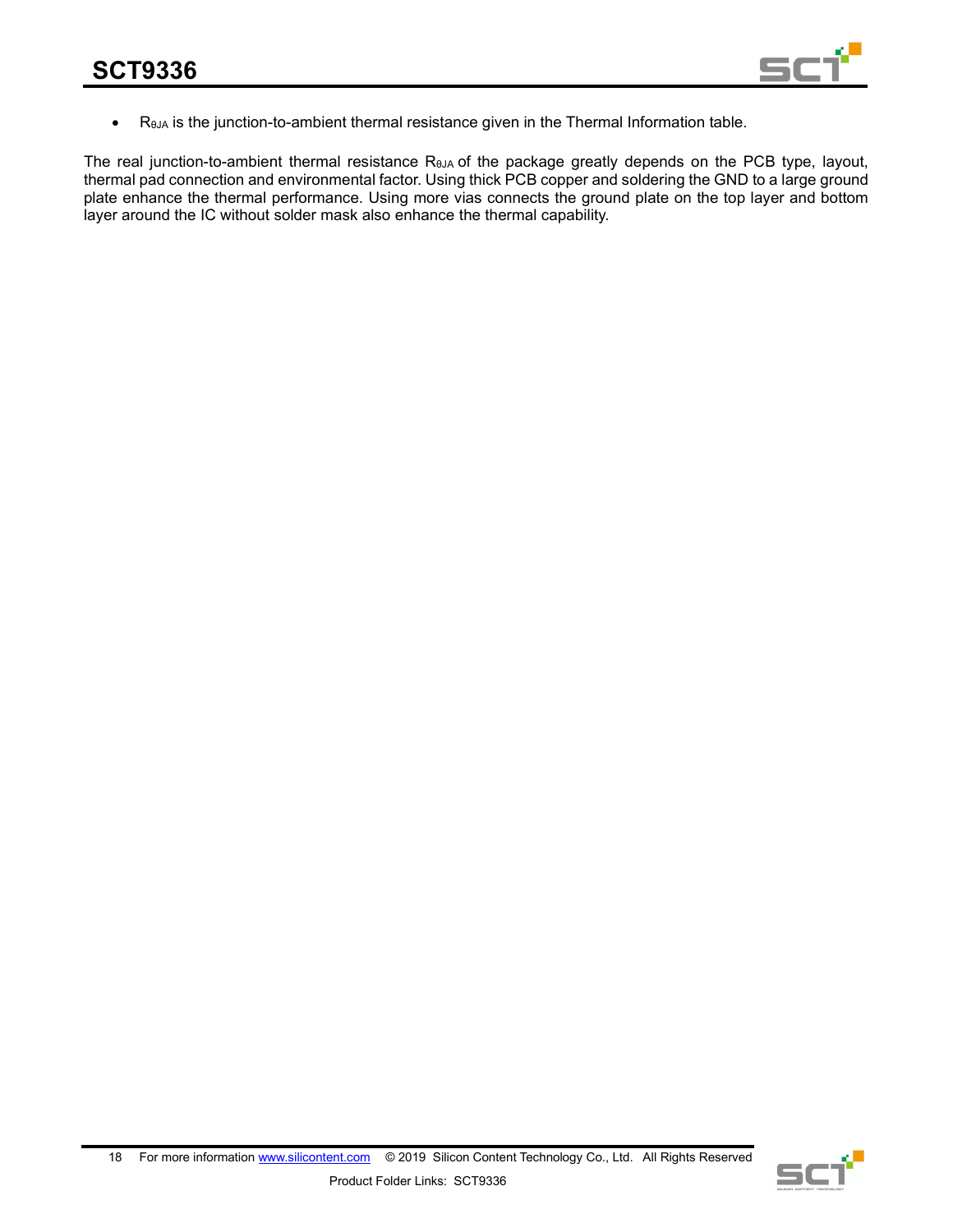![](_page_18_Picture_0.jpeg)

## **PACKAGE INFORMATION**

![](_page_18_Figure_3.jpeg)

![](_page_18_Figure_4.jpeg)

![](_page_18_Figure_5.jpeg)

ESOP8/PP(95x130) Package Outline Dimensions

|                |             | <b>Dimensions in Millimeters</b> | Dimensions in Inches |           |
|----------------|-------------|----------------------------------|----------------------|-----------|
| Symbol         | Min.        | Max.                             | Min.                 | Max.      |
| A              | 1.300       | 1.700                            | 0.051                | 0.067     |
| A <sub>1</sub> | 0.000       | 0.100                            | 0.000                | 0.004     |
| A <sub>2</sub> | 1.350       | 1.550                            | 0.053                | 0.061     |
| b              | 0.330       | 0.510                            | 0.013                | 0.020     |
| с              | 0.170       | 0.250                            | 0.007                | 0.010     |
| D              | 4.700       | 5.100                            | 0.185                | 0.201     |
| D1             | 3.050       | 3.250                            | 0.120                | 0.128     |
| E              | 3.800       | 4.000                            | 0.150                | 0.157     |
| E1             | 5.800       | 6.200                            | 0.228                | 0.244     |
| E <sub>2</sub> | 2.160       | 2.360                            | 0.085                | 0.093     |
| е              | 1.270(BSC)  |                                  | 0.050(BSC)           |           |
|                |             |                                  |                      |           |
|                | 0.400       | 1.270                            | 0.016                | 0.050     |
| $\theta$       | $0^{\circ}$ | $8^\circ$                        | $0^{\circ}$          | $8^\circ$ |

### **NOTE:**

- 1. Drawing proposed to be made a JEDEC package outline MO-220 variation.<br>2. Drawing not to scale.
- Drawing not to scale.
- 3. All linear dimensions are in millimeters.
- 4. Thermal pad shall be soldered on the board.
- 5. Dimensions of exposed pad on bottom of package do not include mold flash.
- 6. Contact PCB board fabrication for minimum solder mask web tolerances between the pins.

![](_page_18_Figure_15.jpeg)